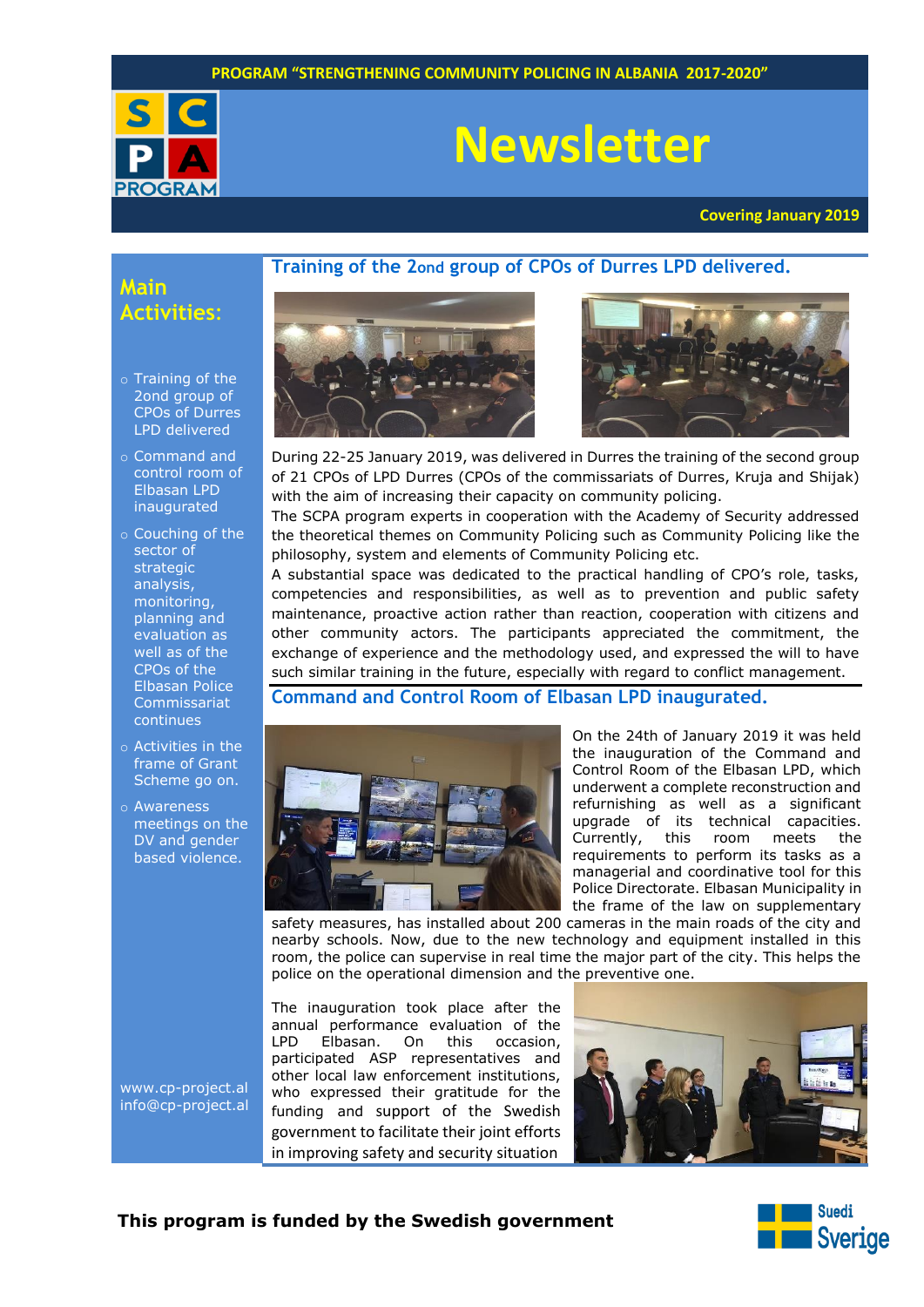# **Couching of the sector of strategic analysis, monitoring, planning and evaluation as well as of the CPOs of the Elbasan Police Commissariat continues.**

Following the ongoing training of the new Sector of Strategic Analysis, Monitoring, Planning and Evaluation (AMPV), the EMP experts during January continued couching the experts of this sector for the TLPD Elbasan.

SCPA's experts have largely assisted the experts mainly in drafting the Progress Reports of 2018 and the Strategy and Work Plan for year 2019 as well as drafting specific questions to be sent to police commissariats and public safety sectors in order to utilize the data from the recent LSMS survey conducted in the Elbasan regions and reflect them in their work plans.



In parallel with this activity, the SCPA Experts have continued couching the CPOs Elbasan Police Commissariat. The training consisted of patrolling of CPO + expert (both in urban and rural police zones), examining in a case by case mode different activities as well as implementing good practices dealt with during previous CPO training or peer experience within the sector. This training will continue in the coming months.

#### **Activities in the frame of Grant Scheme.**

the contract of the contract of the contract of the contract of the contract of

January has marked a significant number of activities under the of grants scheme. The heaviest weight in volume of activities, lays to activities which started in the previous months and continued during December 18 –January 19. Below some of the most depicted ones:

# **"AGENDA Institute conducted the next survey on the role of police.**

In the framework of the project "Monitoring of public opinion in the region of Tirana (compared with other regions) on the role of police in the daily life of the community" funded by the SCPA Program, AGENDA Institute conducted the next survey, in the series of periodic surveys anticipated within the work plan of this project. The survey was technically carried out by statistician Eduard Zaloshnja, PhD. Two of the main findings of the survey are



In January, there was a

stability of the positive opinion of Tirana residents (16 years and over), for the work of their local police (58%). Meanwhile, there has been a decrease in negative opinion (down to 21%). Various results are observed at a country wide level; there is a statistically significant decrease in the positive opinion for local police (compared to 6 months ago), down to 51%, while the negative opinion has remained stable.

– About 64% of Tirana residents (aged 16 and over) think that police work affects the prevention of road traffic violations. More than a quarter of Tirana residents think that road police work does not affect them. Significantly worse results are noticed in the rest of the country

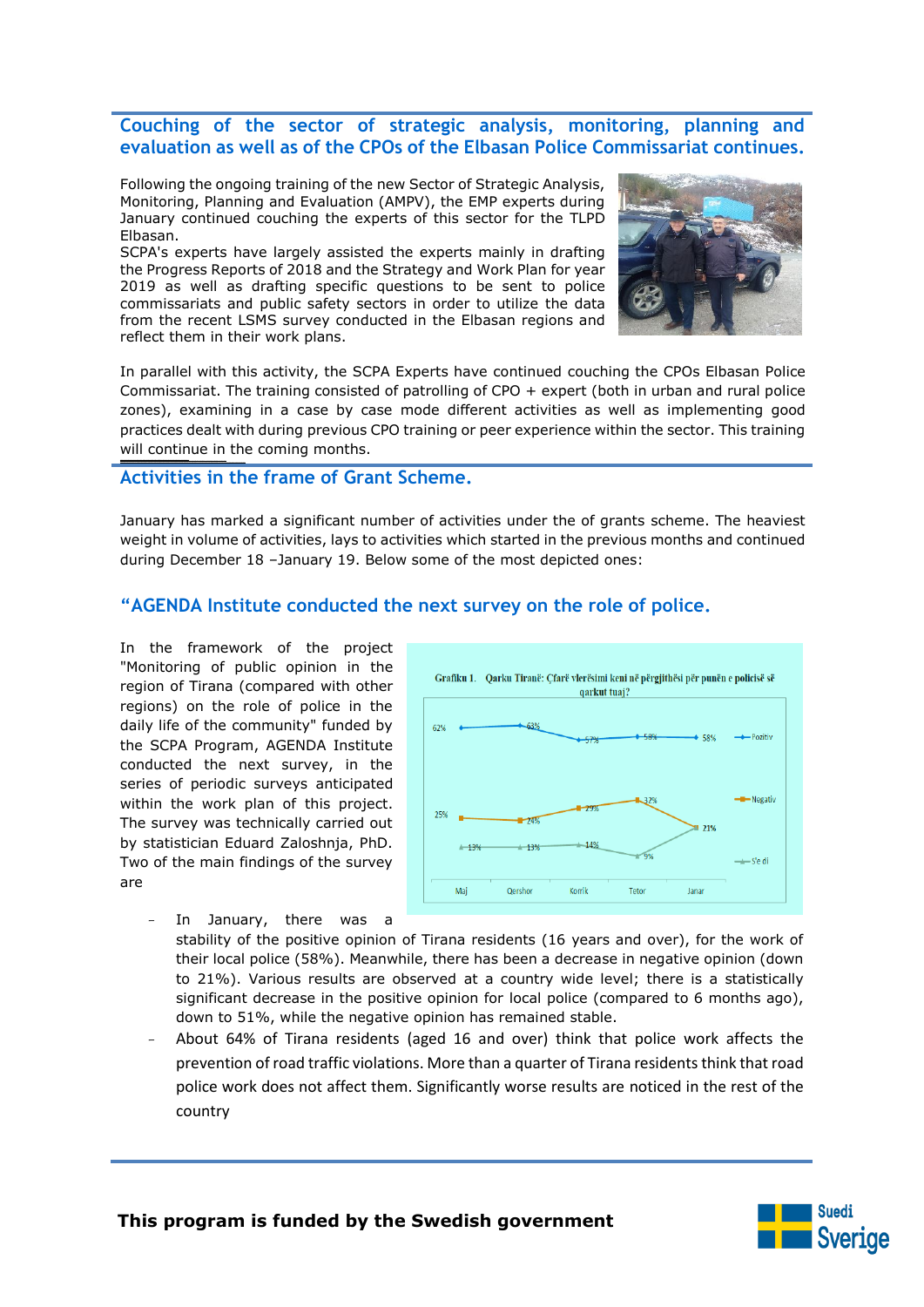# **Advisory Community Group: Admin. Units no. 4 & 8**

On 18th of January at the social center "Gonxhe Bojaxhi" it was held and informative meeting in the frame of the project "Advisory Community Group- a tool to enhance cooperation between Police and Community", which is being implemented by the organization ARSIS.



In the meeting, participated representatives of the community living in the Administrative Units no. 4 and 8, community leaders, representatives of the Community Policing Section of the Commissariat no.4 and the project team from ARSIS.

More on the activities of the grant scheme can be found on the link in the SCPA program: http://www.cp-project.al/web/en/grants-events/

# **Awareness meetings on the DV and gender based violence.**



The GADC Association, during January 2019, has organized a number of closing meetings within the project "Creating Police-Community Groups Against Domestic Violence". The meetings were a retrospective of the entire project implementation process at the Local Government Units as well at schools where these activities were organized during the second half of 2018.

The meetings were held in 4 administrative units of the Municipality of Tirana, Peza, Baldushk, Farkë, and Administrative Unit 7. Present were the representatives of administrative units, community liaison officers, school head masters, teachers and representatives from respective communities. These meetings were also attended by 8th and 6th grade students and Community Policing Officers in these areas.

In conclusion, all stakeholders were of the opinion that these meetings increase future cooperation opportunities and were a meaningful indication of establishing a fruitful and solid cooperation between the key stakeholders within the Police-Community-Local Bodies cooperation.



On 29 January, Center "Focus on Child Assistance" in cooperation with the Association of Women with Social Problems and representatives of the Local Police Directorate of Durres, in the framework of the project "Together for Sustainable Communities and Education" held a meeting about establishing Police- Community partnership as well as on Preventive Approaches to Domestic

# **This program is funded by the Swedish government**